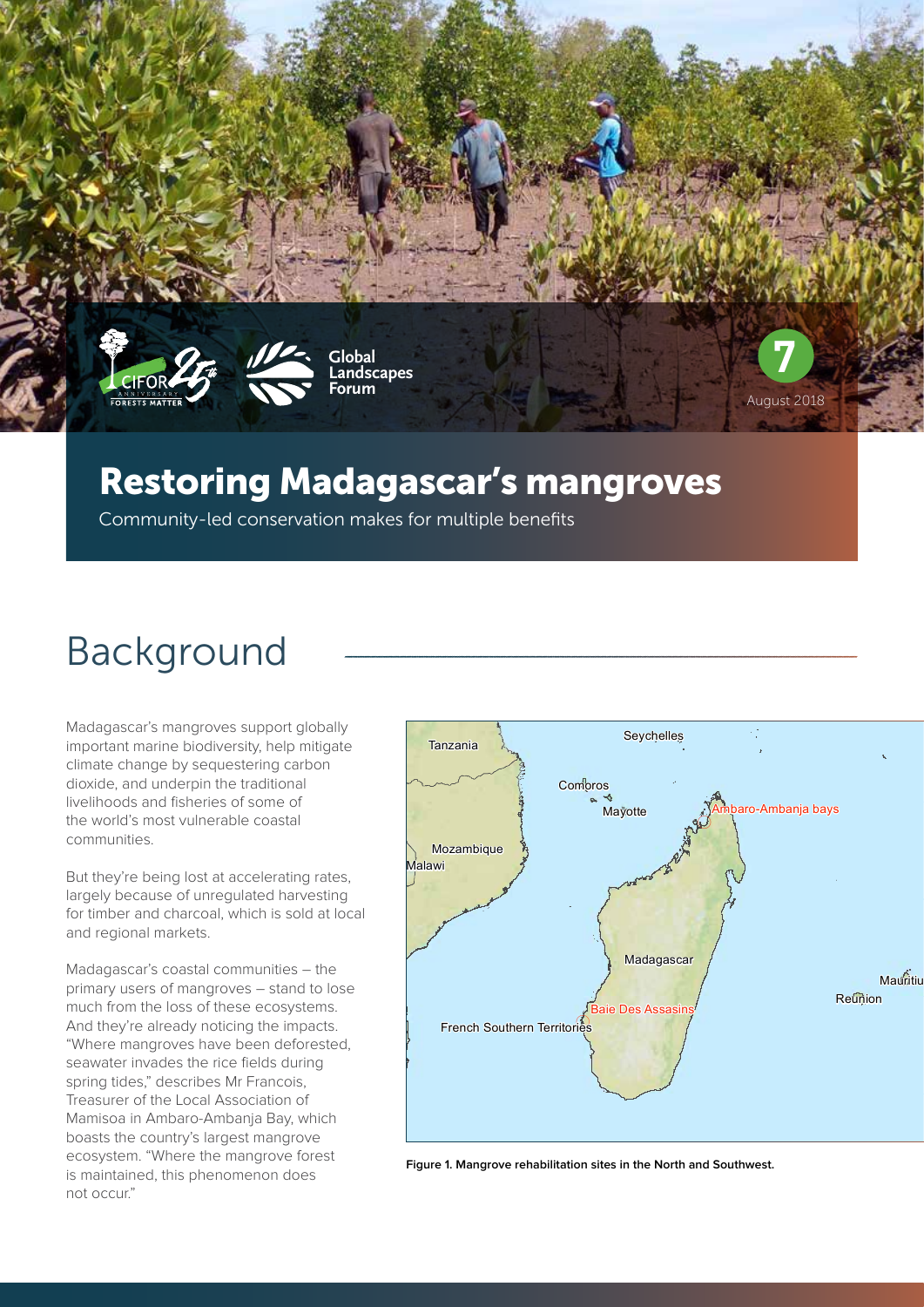Serge Anicet, who is a security guard for the Local Association of Miezaka in the same area, adds that his community is also struggling to find building materials. as they are running out of harvestable mangrove wood. Dan Paul, who is a security guard for the neighbouring Local Association of Mara Miasa, says he has noticed a decline in shrimp and fish stocks where mangroves are degraded.

As experts in their local environments, community members are also best-placed to lead successful conservation initiatives, says Lalao Aigrette of Blue Ventures, an NGO that develops locally-led

approaches to marine conservation. So in 2011, her organisation initiated its 'Blue Forests' program, supporting community-led mangrove management to protect coastal ecosystems and livelihoods through reforestation and more sustainable harvesting practices.

The program focuses on two areas: the aforementioned Ambaro-Ambanja Bay, which is located in the northwest of the island; and Baie des Assassins, in the island's southwest, which has a comparatively modest number of mangroves and is located within the Velondriake locallymanaged marine area (LMMA).

### Perspectives on success

Since beginning reforestation activities in 2014, community members from the ten villages surrounding the Baie des Assassins have planted 35 hectares of mangrove forest, and their counterparts in Ambaro-Ambanja have planted 57.4 hectares – an impressive feat that demonstrates their commitment to reforestation and sustainable management.

Participants planted the three varieties of mangrove that community members tend to target for harvesting, plus a different variety to ensure the diversity and resilience of the forests. Results from regular monitoring have shown a high average survival rate of the planted seedlings, with 79% in the southwest and 89% in the northwest.

Community members attribute these achievements to strong awareness-raising, good communication and negotiation, sound preparation, and competent technicians to ensure the varieties are planted in appropriate places.

Participation has a gendered slant. In Baie des Assassins, women represent the majority – 73% – of those involved in the reforestation activities because in the southwestern Vezo culture, men consider that tree planting is women's work and beneath them. This belief is not shared in the Sakalava culture in the north-west of the island, so in Ambaro-Ambanja, around 48% of participants in tree-planting are men.



**Photo 1. Mangrove replanting by schools in Ambanja, Northwest Madagascar.**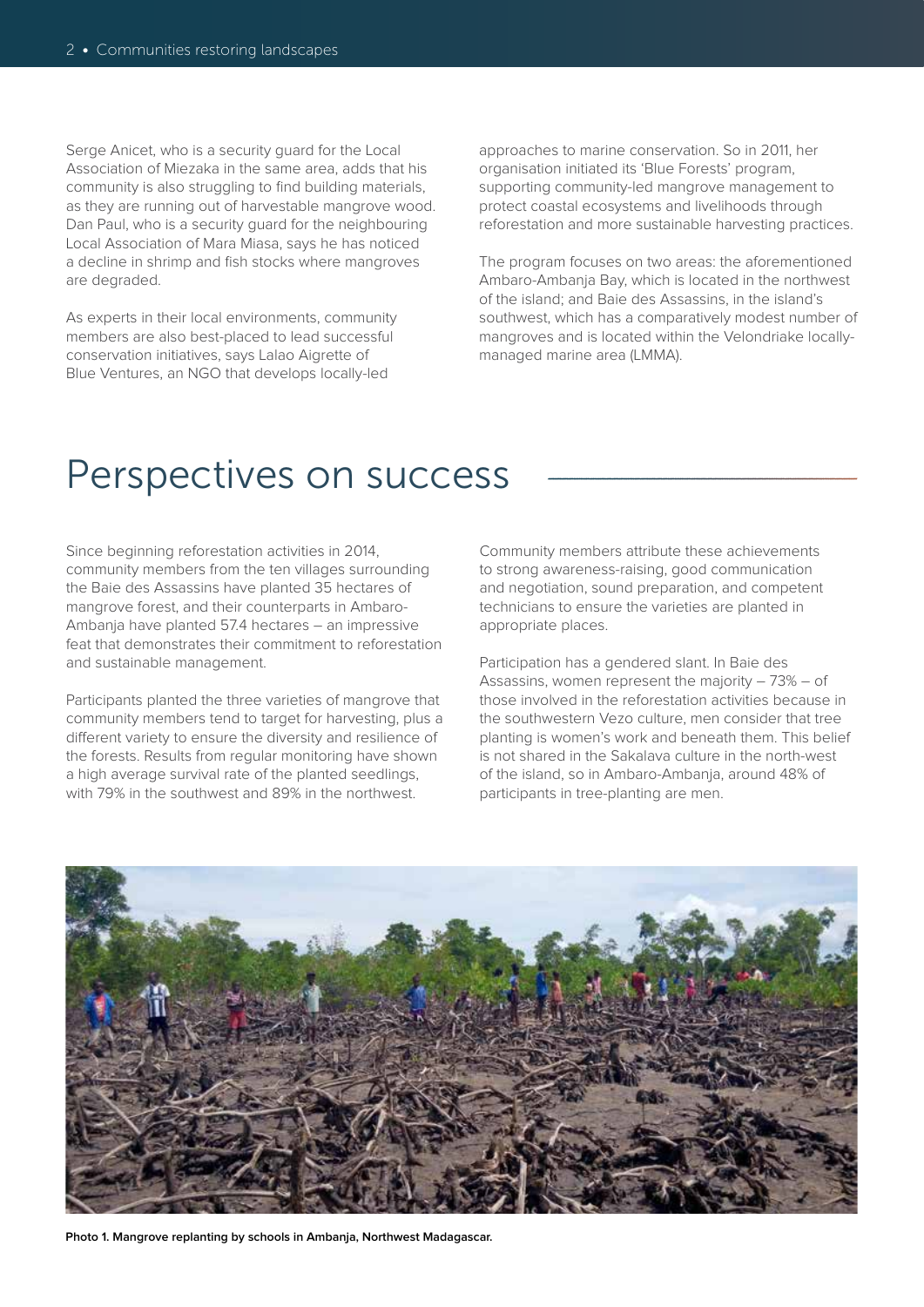## Challenges

Initially, most community members did not believe that mangroves needed to be actively reforested, and presumed they would simply recuperate naturally. So, Blue Ventures organised an exchange visit to a site where mangroves have been restored, and an experience sharing during the visit. They also involved community members in monitoring of reforested areas to observe the success rates of planted mangroves.

Many community members also hoped to be compensated monetarily for planting mangroves. Blue Ventures' approach, however, is to reinforce communities' traditional rights to use mangroves, which carries along with it the responsibility to manage, protect and reforest where necessary, says Aigrette. So, the organisation worked to resolve the issue through awareness-raising about the long-term benefits of mangrove conservation and restoration, particularly in terms of maintaining healthy fisheries, which coastal communities rely on for food and livelihoods.

The organisation also negotiated with communities to provide other forms of compensation. In Baie des Assassins, each village was consulted about what kind of strategy would increase their motivation for mangrove reforestation. The ten villages all came up with the same idea: a big communal meal to be provided after each reforestation event. Since these have been provided, motivation is high and involvement consistent. In Ambaro-Ambanja, a dedicated grant allowed Blue Forests to offer educational materials to the village

schools in exchange for communities' participation in mangrove reforestation events, which motivated villagers to plant over 57 hectares in under a year.

Another challenge, for which no solution has yet been found, is the threat that grazing animals pose to the mangrove seedlings. Traditionally, goats and zebu (humped cattle) are allowed to wander and graze wherever they want, says Aigrette, and at low tide they can access most of the areas where mangroves are planted. Attempts have been made to incorporate a cattle owners' penalty into the local regulations, but so far there is little community support for this.

 $\frac{1}{2}$ 

Where mangroves have been deforested, seawater invades the rice fields during spring tides. Where the mangrove forest is maintained, this phenomenon does not occur."

### – Mr Francois

Treasurer of the Local Association of Mamisoa, Ambaro-Ambanja Bay, North-West Madagascar



**Photo 2. Replanting mangroves during Mangrove Day in Befandefa, Velondriake.**